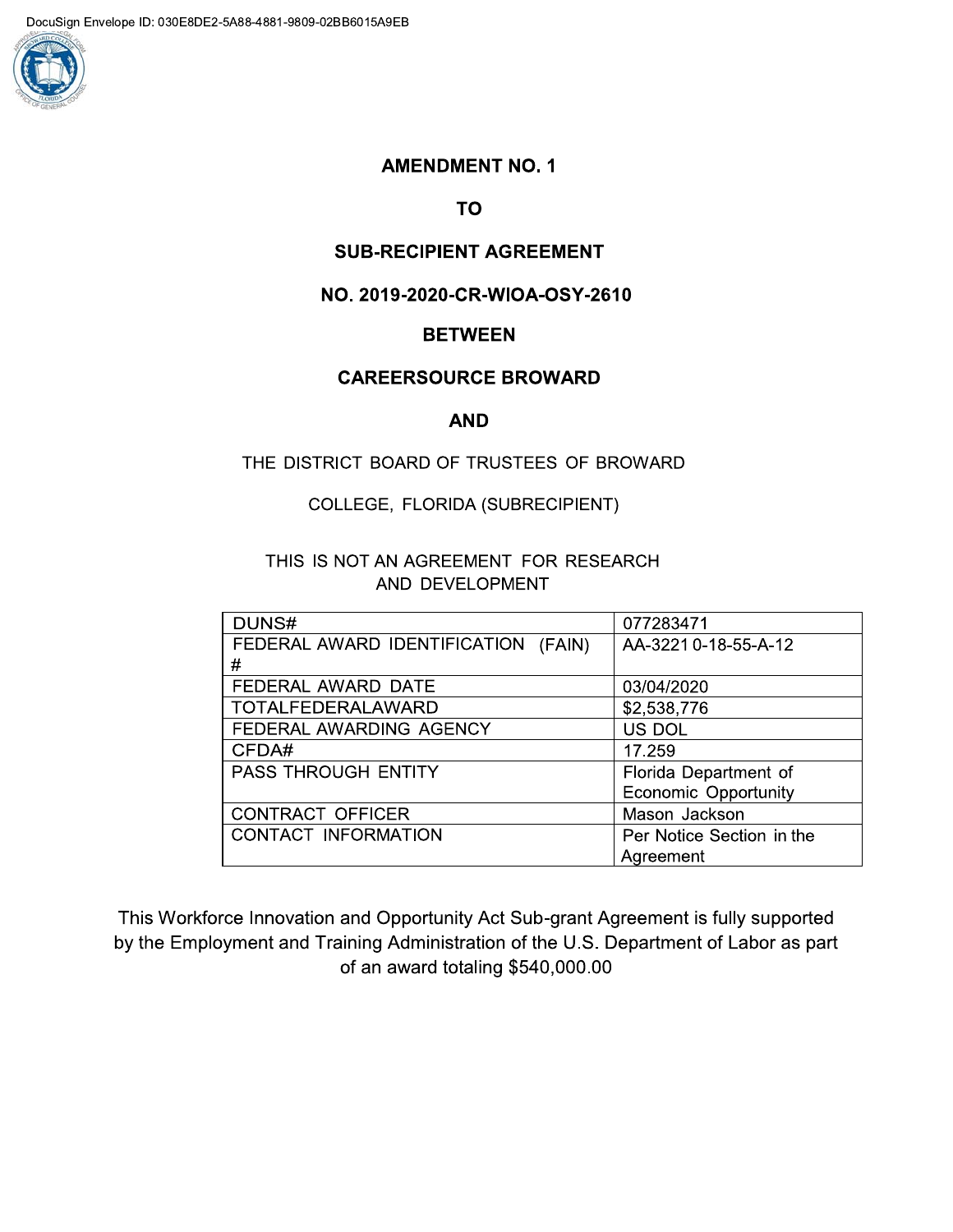

# **AMENDMENT NO. 1**

TO

# SUB-RECIPIENT AGRI

# AMENDMENT NO. 1<br>
TO<br>
SUB-RECIPIENT AGREEMENT<br>
No. 2019-2020-CR-WIOA-OSY-2610<br>
FOR<br>
PROGRAM YEAR 2020-2021<br>
BETWEEN<br>
CAREERSOURCE BROWARD No. 2019-2020-CR-WIOA-OSY-2610

# $FOR$

### $\ddotsc$ PROGRAM YEAR 2020-2021

# BEIWEEN

### $\mathbb{R}^2$ CAREERSOURCE BROWARD

### $\mathbf{r}$ AND <sub>.</sub>

# THE DISTRICT BOARD OF TRUSTEES OF BROWARD COLLEGE, FLORIDA

THIS AMENDMENT TO SUBGRANT AGREEMENT NO. 2019-2020-CR-WIOA-OSY-2610, which was entered into the  $27<sup>th</sup>$  day of June, 2019 by and between  $\overline{C}$ AREERSOURCE BROWARD nereinalter referred to as  $\overline{C}$ SBD, the administrative entity and fiscal agent for the CareerSource Broward Council of Elected Officials and the Broward Vvorkforce Development Board, Inc. having its principal office at 2890 W. FNCBBCM\*D6(DC4ICL6(4PPP9:,2+13/,\*3,-)\*1)(  $\overline{1}$ RUSTEES OF BROWARD COLLEGE, FLORIDA nereinalter referred to as SUB-GRANTEE, existing under and by virtue of the laws of the State of Florida as a public body politic, having its principal office at 111 E. Las Olas Boulevard, Fort Lauderdale, FL 33301, to begin on the date this Amendment is executed by the parties and to terminate June 30, 2021.

#### WITNESSETH THAT:

HEREAS, CareerSource Broward and Sub-grantee entered into an Agreement effective June 27, 2019 to serve out of-school youth as defined under the Workforce Innovation and Opportunity Act of 2014 Pub. L.  $113 - 128$ , which terminates on June 30, 2020; and,

 $W$ HEREAS, at their meeting on April 23, 2020, the CSBD governing boards approved the renewal of the Agreement and approved the award of additional funds for the period of the extension; and

 $\mathcal{L}$  . The set of  $\mathcal{L}$ WHEREAS, CareerSource Broward wishes to amend the existing Agreement to extend the program for out of school for an additional 12 months term;

BC 2019-2020-CR-WIOA-OSY-2610 Amendment 1 Page 2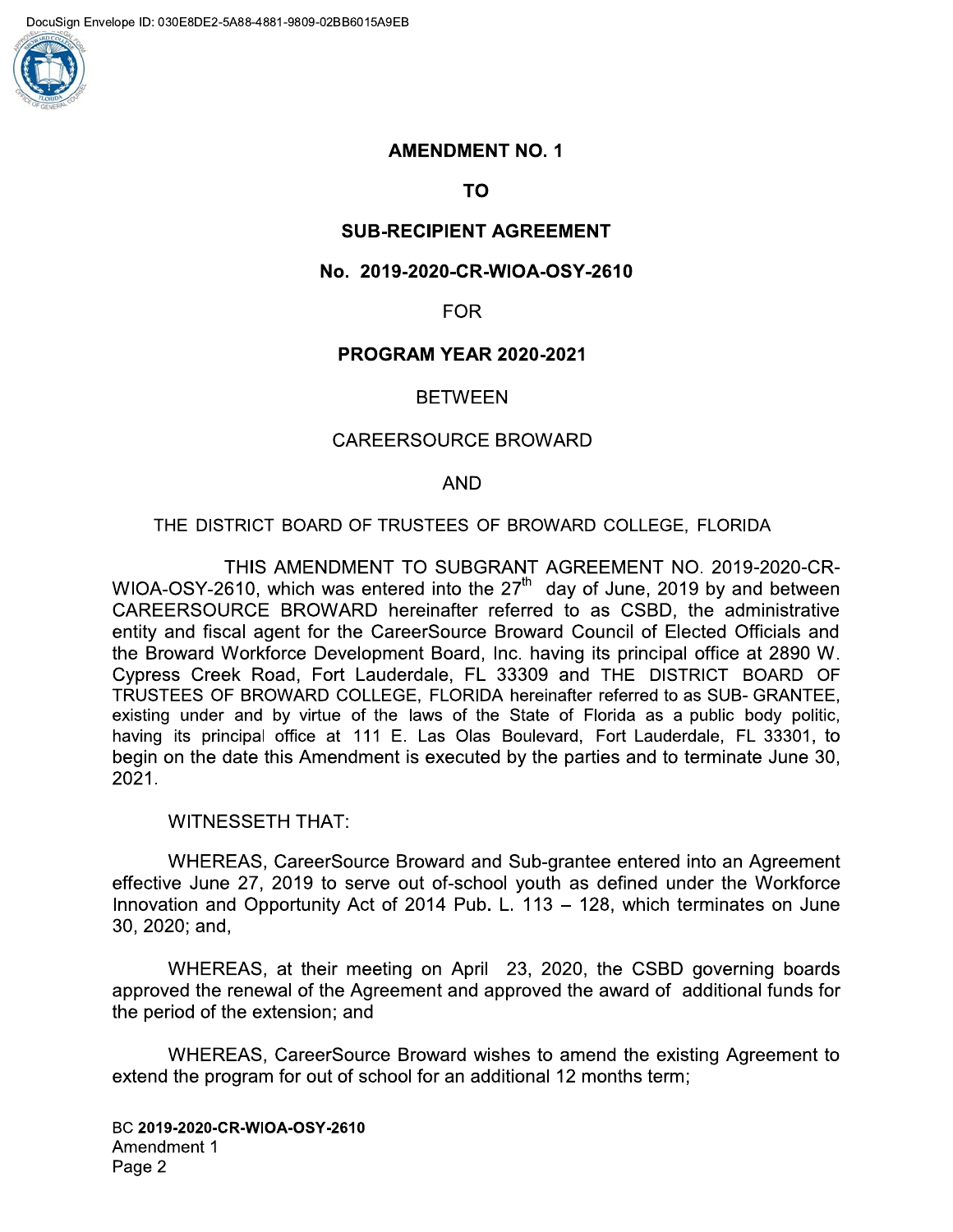

NOW THEREFORE, in consideration of the premises and the mutual covenants and obligations herein contained, and subject to the terms and conditions hereinafter stated, the parties hereto agree to amend Sub-grantee's Agreement No. 2019-2020-CR-WIOA-OSY-2610 as follows:

- 1. Article 3, Fiscal Management, is amended by replacing section 3.2.1 a. with the language below:
	- $3.2$ Compensation
		- 3.2.1 Total Compensation
		- a. The total funds allocated for the program to be operated under this Agreement for the renewal period shall be Five Hundred and Forty Thousand Dollars and zero cents  $(\$ 540,000.00)$ , in accordance with the budget attached to this Amendment as Exhibit A.
- 2. Article 5, Program Requirements, Section 5.16.1 is amended substitute the following for Article 5, Section 5.16.1 in the original Agreement as follows:
	- 5.16 Agreement Term
		- 5.16.1 The term of this Amendment shall begin on July 1, 2020 and shall end on June 30, 2021. There are three (3) additional one-year extensions if provider continues to meet performance. Renewal shall be at the option of the CSBD governing boards and the appropriation and availability of funds as described in this Agreement.
- 3. Article 7, Scope of Work Section 7.2 Recruitment sub-paragraph 7.2.1 is amended to add a new sub-subparagraphs "a -b" as follows:
	- a. For purposes of this program enrollment is defined to mean enrollment in WIOA and in classes, short-term workforce development training, and workforce development activies that increase employment retention, and earnings of participants and that increase postsecondary credential attainment delivered by Sub-grantee.
	- b. Once a youth has completed the classes, short-term workforce training, and/or workforce development activities necessary to obtain the credential identified in the Individual Service Strategy or in the alternative is disengaged based upon the youth's own statement to that effect or has stopped attending class, attending short-term workforce development training activities for more thank one semester, and cannot be contacted they shall not be counted in the enrollment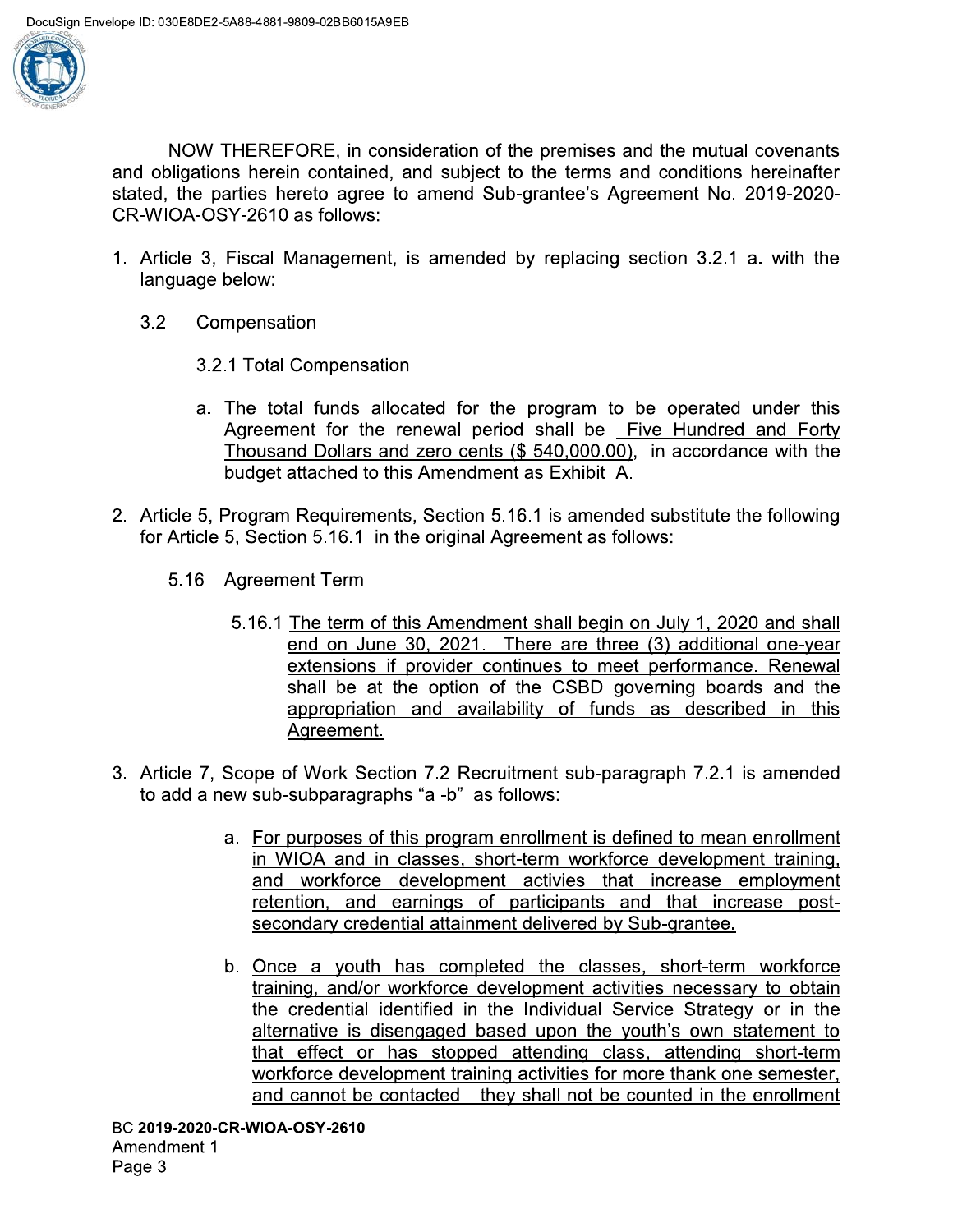

level of 120 students Sub-grantee has committed to enroll and maintain through the term of this sub-agreement.

- 4. Article 7, Scope of Work Section 7.2 Recruitment sub-paragraph 7.2.8 is amended to add the underscored language as follows:
	- $7.2.8$ In recruiting youth Sub-grantee shall recruit youth interested in training programs of less than a year as well as those resulting in an Associate's degree, to assure there are sufficient program exits during each year this program is in effect and to positively impact required performance under this Sub-grant. To this effect at minimum of (10) youth interested in programs that will be completed by the end of the program year (June 30) shall be recruited for the 2020 - 2021 program.
- 5. Article 7, Scope of Work Section 7.4 Program Services sub-paragraph 7.4.8 is amended to add the underscored language as follows:
	- 7.4.8 Sub-grantee shall provide participants with intensive support to aid them in transitioning into an academic setting, work site experiences, and placement. Unless youth are enrolling in higher education to complete a 4 year degree upon completion of Subgrantees program they shall be placed in employment, placed in an apprenticeship or the military within 45 days of completion of their course of study pursuant to their Individual Service Strategy.
- 6. Article 7, Section 7.4, Program Services sub- paragraph, 7.4.14 g Work Experience sub-subparagraph i., is amended to add the underscored words as follows:
	- i. All youth enrolled in the program shall be offered an opportunity to participate in a subsidized work experience aligned with their educational goals. Youth shall be informed of the ability to participate in a paid WIOA internship at the time of their enrollment. To the extent funds are available a minimum of 60 youth shall be encouraged to participate in a work experience internship. Youth who are working may also elect to participate in a work experience as determined appropriate for the youth by their case manager.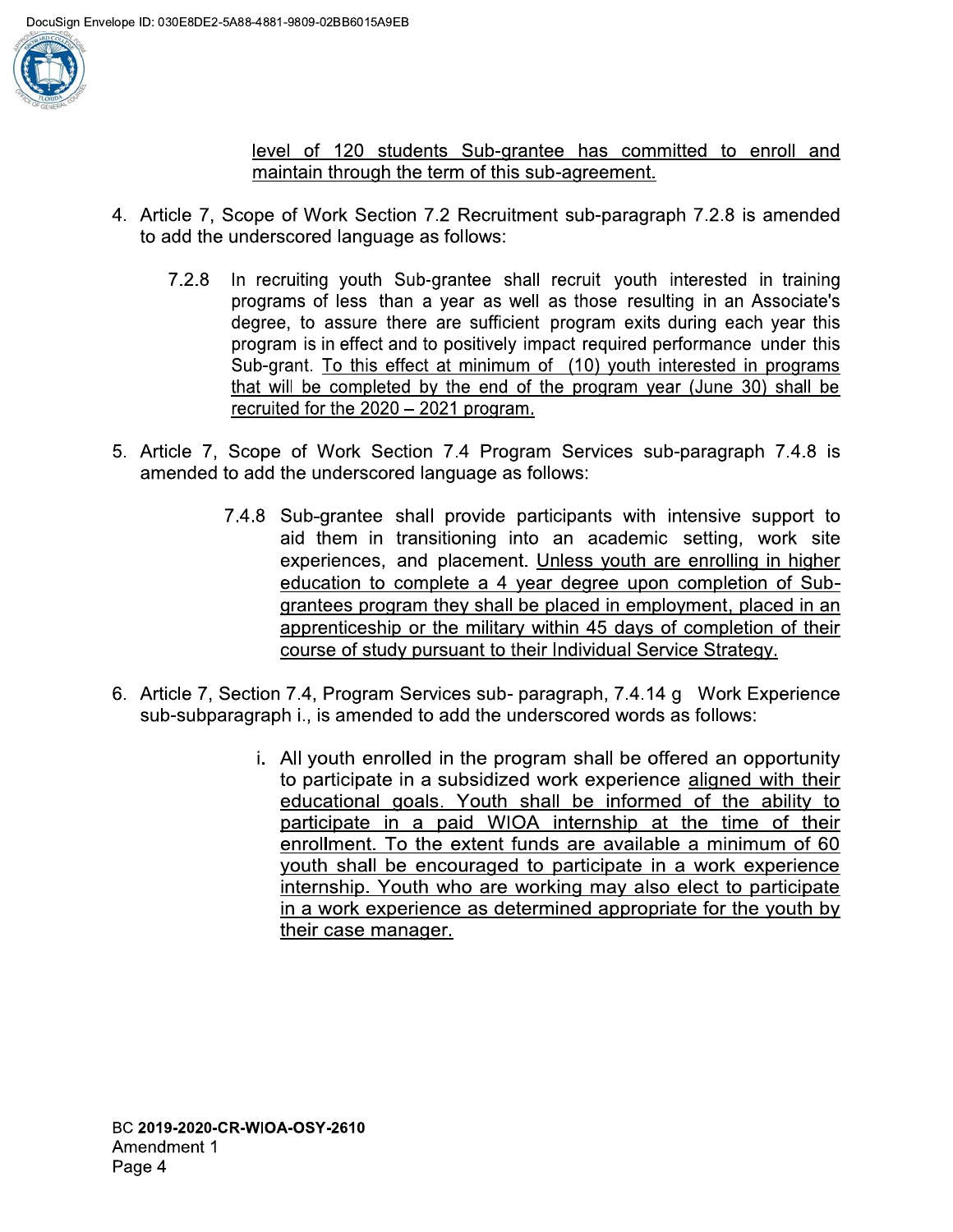

- 7. Article 7, Section 7.4, Program Services sub- paragraph, 7.4.14 g Work Experience sub-subparagraph iii.. is amended to add sub section ii as follows:
	- ji. Youth enrolled in the CSBD program shall offered a WIOA internship unless WIOA funds are not available in which instance they can be offered a Federal Work Study opportunity through their FASFA award if eligible.
- 8. Article 7, Section 7.4, Program Services sub- paragraph, 7.4.14 g Work Experience sub-subparagraph viii., is amended to add the underscored language as follows:
	- viii. Sub-grantee may serve as a host worksite for work experience slots planned for the youth. In such instance Sub-grantee shall complete the CSBD training plan document and assure timesheets are properly completed so that the youth can be entered into the CSBD work experience payroll system. Subgrantee employment specialists shall work to develop worksites with private and public sector aligned with the youths' educational goals. The employment specialists will secure private and public sectors worksites for the participants. Placements will focus on aligning OSY youth participant internships with their educational goals.
- 9. Article 7, Section 7.4, Program Services sub- paragraph, 7.4.14 g Work Experience is amended to add subparagraph ix as follows:
	- ix. Sub-grantee shall follow the policy it has adopted for the College with respect to safety policies in the workplace in response to the COVID 19 pandemic. Sub-grantee shall inform participants of the rules or policies in place in the Sub-grantee offices and shall inquire as to policies in place in the referral of youth to worksites in the private and public sectors. Sub-grantee shall make a determination about the appropriateness of the worksite and shall assure that the youth is in accordance with the referral.
- 10. Article 7, paragraph 7.6, Participant Incentives sub- paragraph, 7.6.3 is amended to add the underscored words and to delete the language that is stricken as follows:
	- 7.6.3 In accordance with USDOL guidance youth may not be provided an incentive payment for enrollment or solely for attendance in class. Youth may not receive an incentive for participating in attending a work experience. The incentive should be for making it to the midway and/or completion of the work experience for which they are receiving a wage. Youth must show positive outcomes, passing assessments and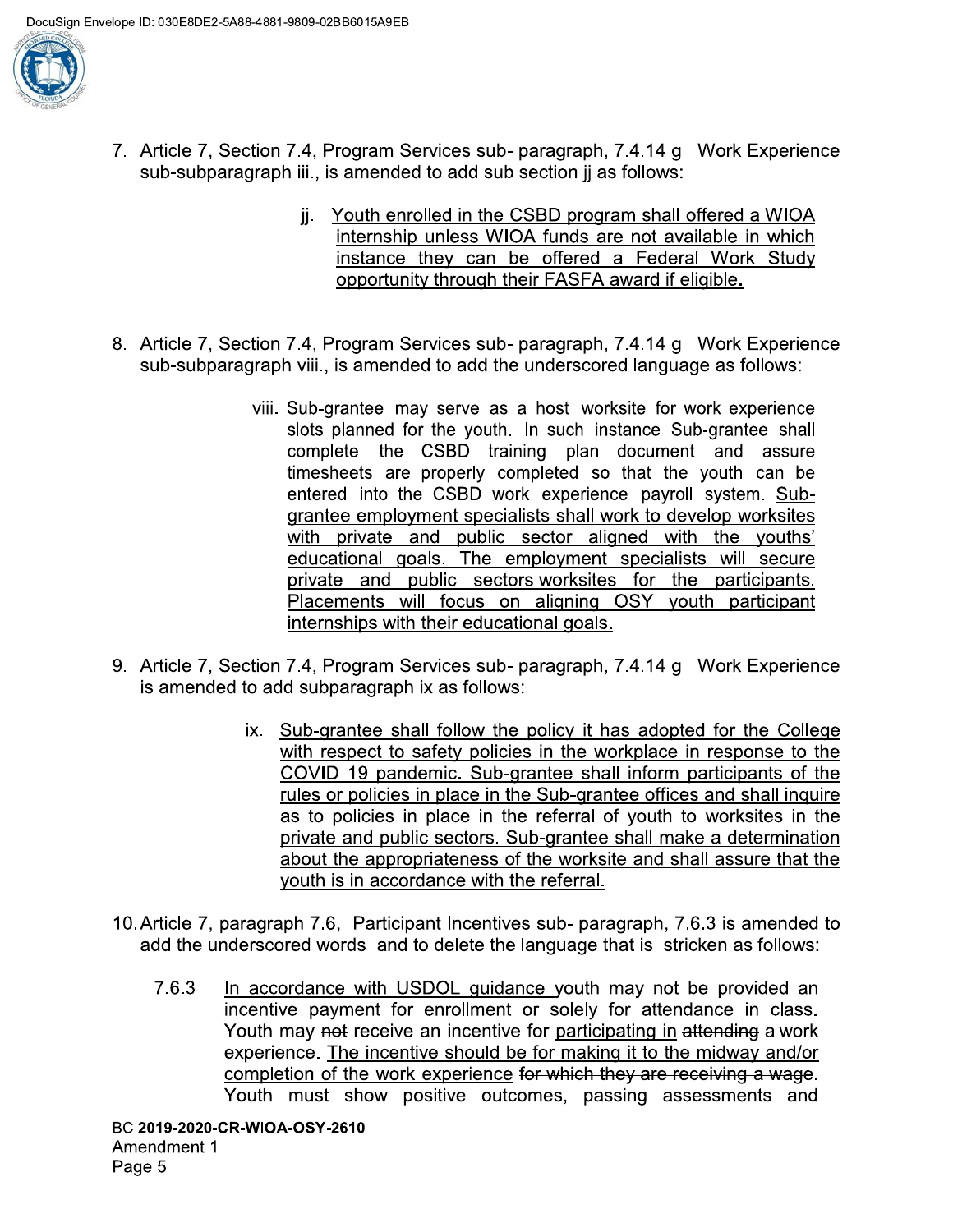

attaining functional grade gains to be eligible for an incentive. Incentives should be interspersed throughout the youth's tenure in the program.

- 11. Article 7, paragraph 7.8, Program Staffing, sub-paragraph, 7.8.2 b is amended to add the underscored words and to delete the language that is stricken as follows:
	- b. The Employment Success Specialists will have acknowledge of pathway competencies and experience working with local employers. With the addition of an employment specialist Sub-grantee shall strive to increase the development of worksites in the private and public sectors as appropriate for the youth. The Employment Success Specialists shall also assist youth with placement into unsubsidized employment upon completion of their course of study.
- 12. Article 7, paragraph 7.10, Performance, Program sub- paragraph, 7.10.1 subsubparagraphs b, d, e, and f are amended to add the underscored words and to delete the language that is stricken as follows:
	- b. Enrollment Goals Sub-grantee shall maintain an enrollment of one hundred and twenty (120) youth who are enrolled in classes, shortterm workforce training, or workforce development activities. As youth exit the program the slot shall be refilled within 45 days so that a caseload of 120 youth is maintained throughout the program. Youth enrolled in WIOA who are not in classes, not in short-term workforce training or are engaged in workforce development activities for longer than a semester shall not be counted in determining whether Contractor has met its enrollment performance. Sub-grantee at its option may serve up to 163 participants, by refilling slots as youth exit the program.
- 13. Article 7, paragraph 7.10, Performance, Program sub- paragraph, 7.10.1 is amended to add sub-subparagraph "j." as follows:
	- j. The parties understand that CSBD is subject to performance measures negotiated with the State Department of Economic Opportunity (DEO) each program year. When DEO does not negotiate the performance measures timely, which is defined as prior to the start of this contract or amendment term, the parties will exercise good faith to make adjustments to the stated performance measures, herein, so as to meet the benchmarks set by the DEO.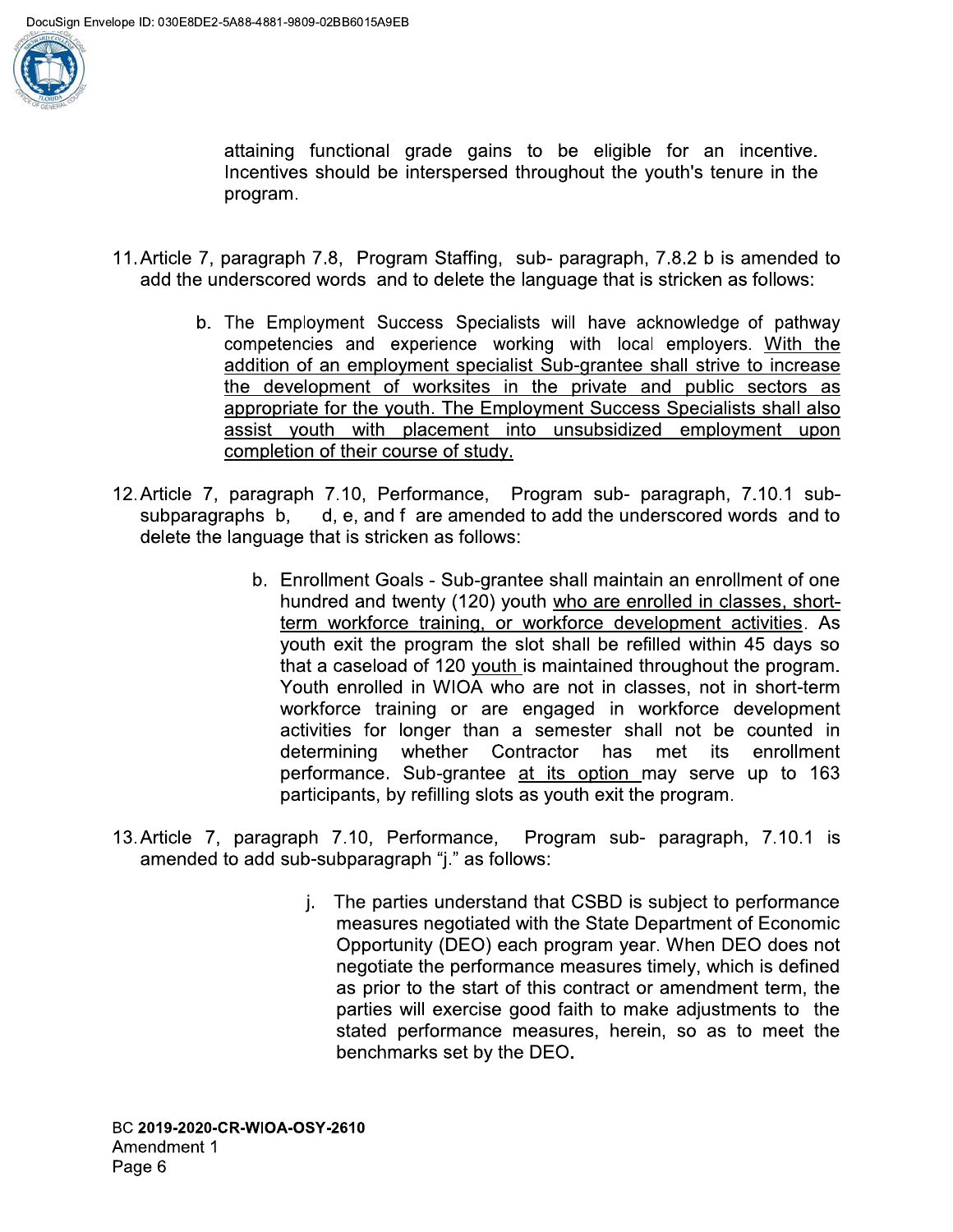

- $14.$ All provisions of said Agreement, which are not in conflict with this Amendment, shall continue to be enforced in accordance with the terms and conditions therein.
- $15.$ This Amendment and all its attachments are made a part of said Agreement.
- The effective date of this Amendment shall be the date on which it has been 16. signed by all the parties.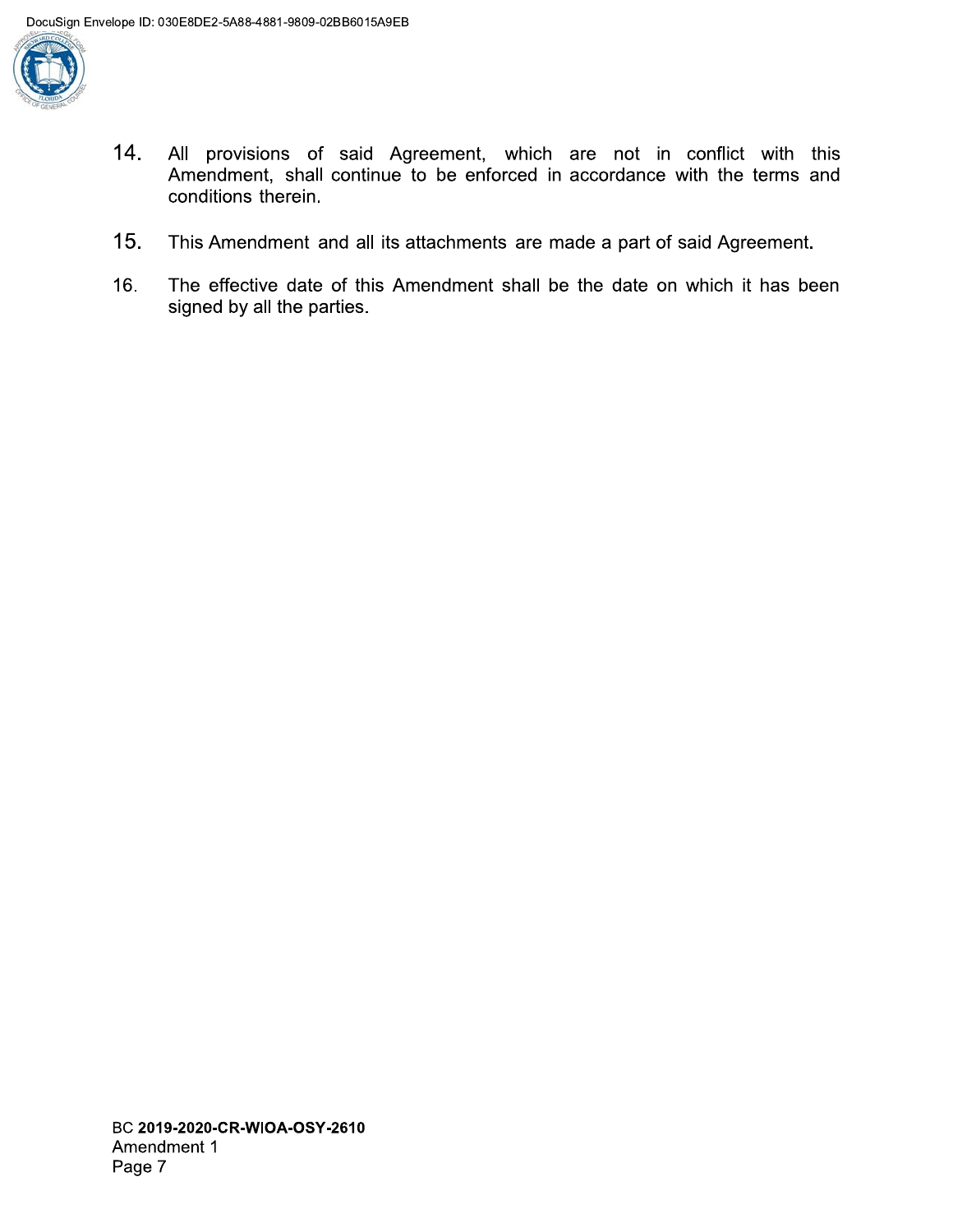

# **EXECUTION PAGE**

IN WITNESS THEREOF, the parties hereto have made and executed this document on the respective dates under each signature:

The District Board of Trustees of Broward College, Florida signing by and through its  $\begin{array}{c} \begin{array}{c} \begin{array}{c} \begin{array}{c} \end{array} \\ \end{array} \end{array} \end{array}$ (Board, following Executive, Commission) approval on the \_\_\_\_\_ day of \_\_\_\_\_\_\_\_\_, 2020 and CareerSource Broward signing by and through its President/CEO.

AS TO THE DISTRICT BOARD OF TRUSTEES OF BROWARD COLLEGE, FLORIDA:

|                                        |      | -DocuSigned by:                          |
|----------------------------------------|------|------------------------------------------|
| <b>WITNESSED BY:</b><br>DocuSigned by: |      | Mildred'<br>Coyne                        |
| Elizabeth Bravin                       | L.S. | BY:<br>$\nightharpoonup$ DCAA8BDE1B7E441 |
| 2E30037A8F3A4AD                        |      | (Signature) Mildred Coyne                |
| DocuSigned by:<br>Debra Youne-Salter   | L.S. | <b>Printed Name</b>                      |
| 76254B9D72224DC                        |      |                                          |
|                                        |      | SVP, Workforce Ed<br>TITLE:              |
|                                        |      |                                          |
|                                        |      | 6/30/2020<br>DATE:                       |
|                                        |      |                                          |

# AS TO CAREERSOURCE BROWARD:

# **WITNESSED BY:**

| amy Winer       | $L.S.$ BY: Carol Hytton  |
|-----------------|--------------------------|
|                 | (Signature) CAROL HYLTON |
| Moya Brathwaite | MASON C. JACKSON, JR.    |

# TITLE: PRESIDENT/CEO

DATE: 07/02/2020

Approved as to form by the CareerSource Broward **General Counsel** 2890 W. Cypress Creek Road Ft. Lauderdale, FL 33309

BY: Rochelle Daniels

Rochelle J. Daniels **General Counsel** 

BC 2019-2020-CR-WIOA-OSY-2610 Amendment 1 Page 8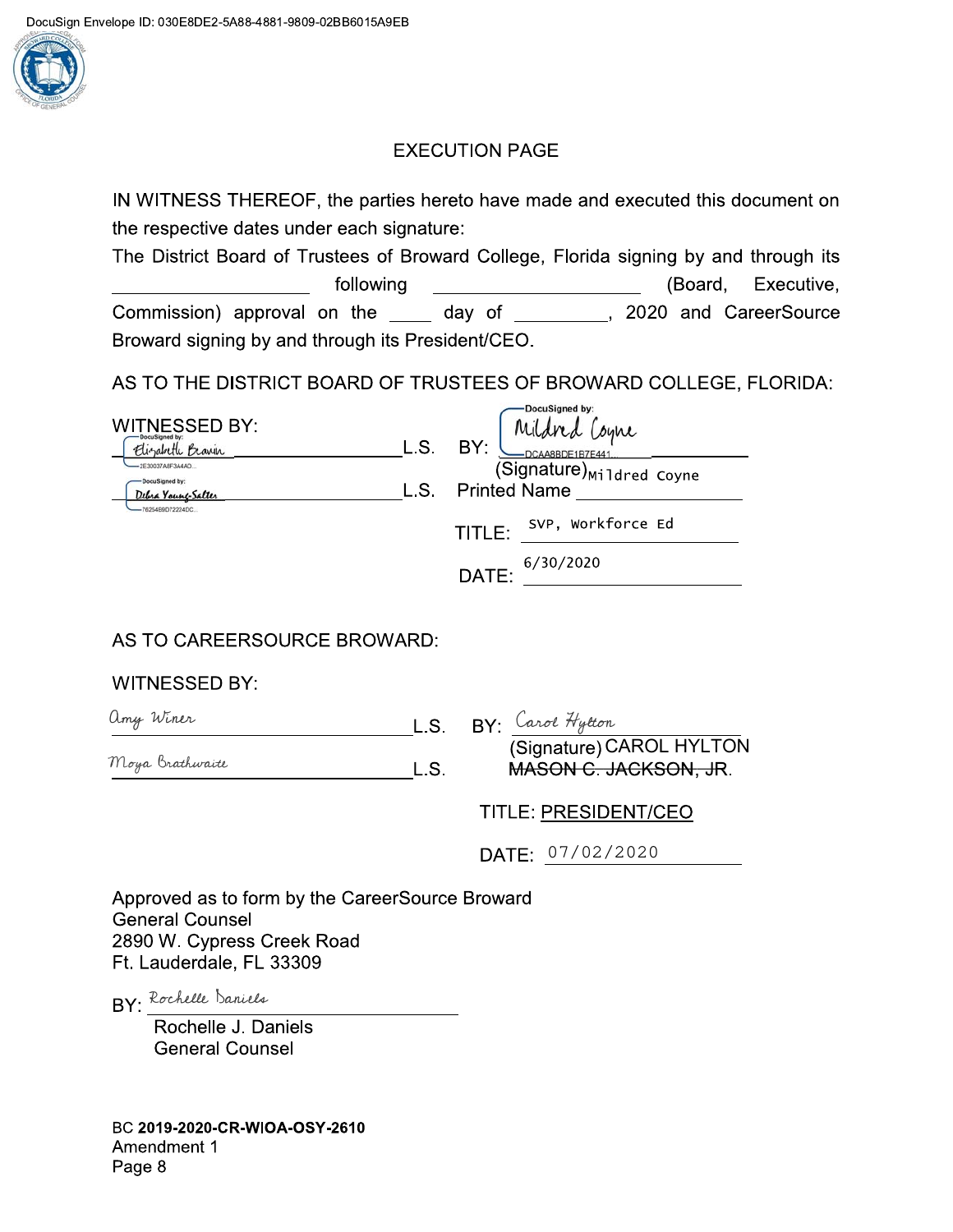

# **Broward College BUDGET - EXHIBIT A** Administration

**TOTAL** 

 $\boldsymbol{\mathsf{S}}$  $\frac{1}{2}$  $\frac{1}{2}$  $\mathcal{S}$ 

 $\boldsymbol{\mathsf{S}}$  $\sqrt{2}$  $\boldsymbol{\mathsf{S}}$  $\frac{1}{2}$  $\boldsymbol{\mathsf{S}}$  $\boldsymbol{\mathsf{S}}$  $\boldsymbol{\mathsf{S}}$  $\boldsymbol{\mathsf{S}}$  $\boldsymbol{\mathsf{S}}$  $\boldsymbol{\mathsf{S}}$  $\mathfrak{S}$ 

 $\mathfrak{S}$ 

 $\overline{\mathcal{L}}$ 

 $\mathfrak{S}$ 

 $\frac{1}{2}$ 

 $\frac{1}{2}$ 

 $\mathfrak{S}$ 

 $\mathfrak{S}$ 

 $\mathcal{S}$ 

 $\mathfrak{S}$ 

 $\mathfrak{S}$ 

 $\blacksquare$ 

 $\blacksquare$ 

 $$$  $\blacksquare$ 

 $\frac{1}{2}$ \$  $$25,71$ 

 $$25,71$ 

25,71

| Reminder: Administration is limited to 5%                                |                           |                           |    |  |
|--------------------------------------------------------------------------|---------------------------|---------------------------|----|--|
| Note: Totals will automatically calculate when related cells are filled. |                           |                           |    |  |
| <b>Line Item</b>                                                         |                           |                           |    |  |
| <b>Personnel</b>                                                         |                           |                           |    |  |
| Salaries *                                                               | $\boldsymbol{\theta}$     |                           |    |  |
| <b>Fringe Benefits</b>                                                   | \$                        |                           |    |  |
| Mileage                                                                  | $\mathfrak{S}$            |                           |    |  |
| <b>Total Personnell</b>                                                  | $\boldsymbol{\mathsf{s}}$ | $\boldsymbol{\mathsf{s}}$ | \$ |  |
| <b>Non Personnel</b>                                                     |                           |                           |    |  |
| <b>Supplies</b>                                                          | \$                        |                           |    |  |
| <b>Materials</b>                                                         | \$                        |                           |    |  |
| <b>Books</b>                                                             | \$                        |                           |    |  |
| <b>Teaching Aids</b>                                                     | \$                        |                           |    |  |
| <b>Credential training</b>                                               | \$                        |                           |    |  |
| Postage                                                                  | \$                        |                           |    |  |
| Telephone                                                                | \$                        |                           |    |  |
| Maintenance                                                              | \$                        |                           |    |  |
| Printing                                                                 | \$                        |                           |    |  |
| <b>Equipment Rental</b>                                                  | \$                        |                           |    |  |
| <b>Equipment Purchase</b>                                                | \$                        |                           |    |  |

 $\mathbf{r}$ 

 $\overline{a}$ 

 $\Box$ 

 $\Box$ 

 $\blacksquare$ 

 $\overline{a}$ 

 $\Box$ 

 $\overline{a}$ 

 $\mathbf{r}$ 

 $$$ 

 $\boldsymbol{\$}$ 

 $25,714$ 

 $25,714$ 

25,714

\*Must be explained in detail.

**Total ADMINISTRATION** 

**Total Non-Personnel** 

**Space Rental** 

\*\* Indirect Costs

Accounting

Subcontractor

**Background Screening** 

Insurance

**Utilities** 

Audit

Legal

\*\*\*Profit

\*\* Must have an approved indirect cost rate plan all other overhead must be itemized.

\*\*\*Profit - For for-profits only. Profit is limited to 7.5%.

\*\*\* Note that all gray areas are read only and can not be changed.

 $\boldsymbol{\theta}$ 

 $\boldsymbol{\mathsf{S}}$ 

 $\overline{\mathbf{S}}$ 

 $\boldsymbol{\mathsf{\$}}$ 

\$

 $\frac{1}{2}$ 

 $\frac{1}{2}$ 

 $\overline{\mathbf{S}}$ 

 $\boldsymbol{\mathsf{S}}$ 

 $\frac{1}{2}$ 

 $\boldsymbol{\mathsf{S}}$ 

 $\sqrt{2}$ 

 $\boldsymbol{\$}$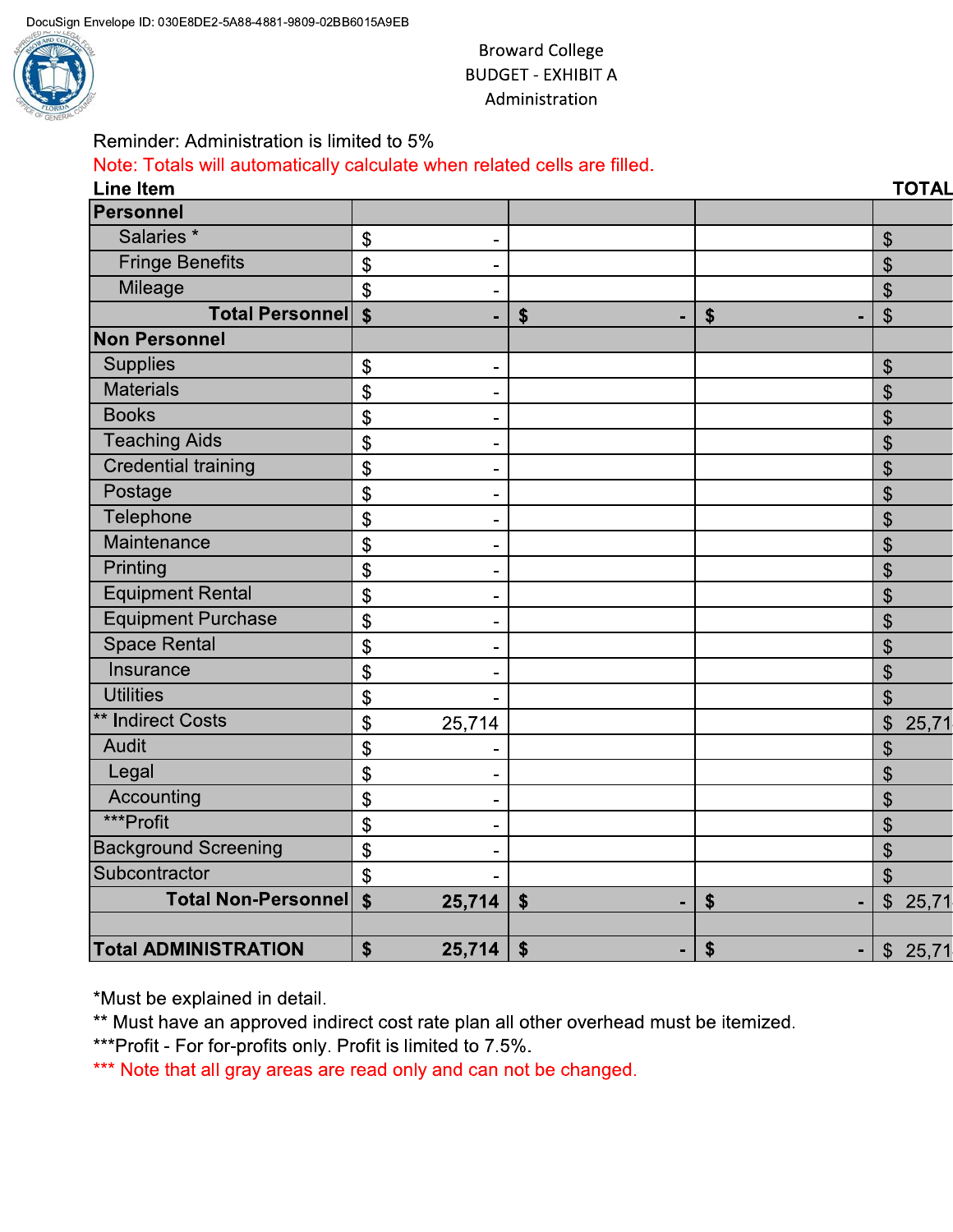

# **Broward College BUDGET - EXHIBIT A** Services

# Note: Totals will automatically calculate when related cells are filled.

| Line Item                   |                                       |                           |                           | TO                        |
|-----------------------------|---------------------------------------|---------------------------|---------------------------|---------------------------|
| <b>Personnel</b>            |                                       |                           |                           |                           |
| Salaries <sup>*</sup>       | $\boldsymbol{\mathsf{\$}}$<br>376,495 |                           |                           | \$                        |
| <b>Fringe Benefits</b>      | \$<br>130,049                         |                           |                           | $\frac{1}{2}$             |
| Mileage                     | \$                                    | 1,500                     |                           | $\mathfrak{S}$            |
| <b>Total Personnell</b>     | $\boldsymbol{\mathsf{S}}$<br>508,044  | $\boldsymbol{\mathsf{S}}$ | $\boldsymbol{\mathsf{S}}$ | $\boldsymbol{\theta}$     |
| <b>Non Personnel</b>        |                                       |                           |                           |                           |
| <b>Supplies</b>             | \$                                    | 742                       |                           | $\boldsymbol{\theta}$     |
| <b>Materials</b>            |                                       |                           |                           | $\mathfrak{S}$            |
| <b>Books</b>                | \$                                    |                           |                           | $\boldsymbol{\mathsf{S}}$ |
| <b>Teaching Aids</b>        | \$                                    | -                         |                           | \$                        |
| <b>Credential training</b>  | \$                                    |                           |                           | $\mathfrak{S}$            |
| Postage                     | \$                                    |                           |                           | \$                        |
| Telephone                   | \$                                    | -                         |                           | \$                        |
| Maintenance                 | \$                                    |                           |                           | $\boldsymbol{\mathsf{S}}$ |
| Printing                    | \$                                    | 500                       |                           | $\frac{1}{2}$             |
| Equipment Rental            | \$                                    |                           |                           | \$                        |
| <b>Equipment Purchase</b>   |                                       |                           |                           | $\mathfrak{S}$            |
| <b>Space Rental</b>         | \$                                    |                           |                           | \$                        |
| Insurance                   | \$                                    |                           |                           | \$                        |
| <b>Utilities</b>            | \$                                    | $\blacksquare$            |                           | $\mathfrak{S}$            |
| ** Indirect Costs           | \$                                    | -                         |                           | $\boldsymbol{\mathsf{S}}$ |
| Audit                       | \$                                    |                           |                           | $\boldsymbol{\theta}$     |
| Legal                       | \$                                    |                           |                           | $\frac{1}{2}$             |
| Accounting                  | \$                                    |                           |                           | \$                        |
| ***Profit                   | \$                                    |                           |                           | $\mathfrak{S}$            |
| <b>Background Screening</b> | \$                                    | 5,000                     |                           | \$                        |
| Subcontractor               | \$                                    |                           |                           | \$                        |
| <b>Total Non-Personnel</b>  | $\boldsymbol{\mathsf{s}}$             | \$<br>6,242               | \$                        | \$                        |
|                             |                                       |                           |                           |                           |
|                             |                                       |                           |                           |                           |
| <b>Total SERVICES</b>       | \$<br>514,286                         | \$<br>ä,                  | $\boldsymbol{\$}$         | \$                        |

\*\*\* Note that all gray areas are read only and can not be changed.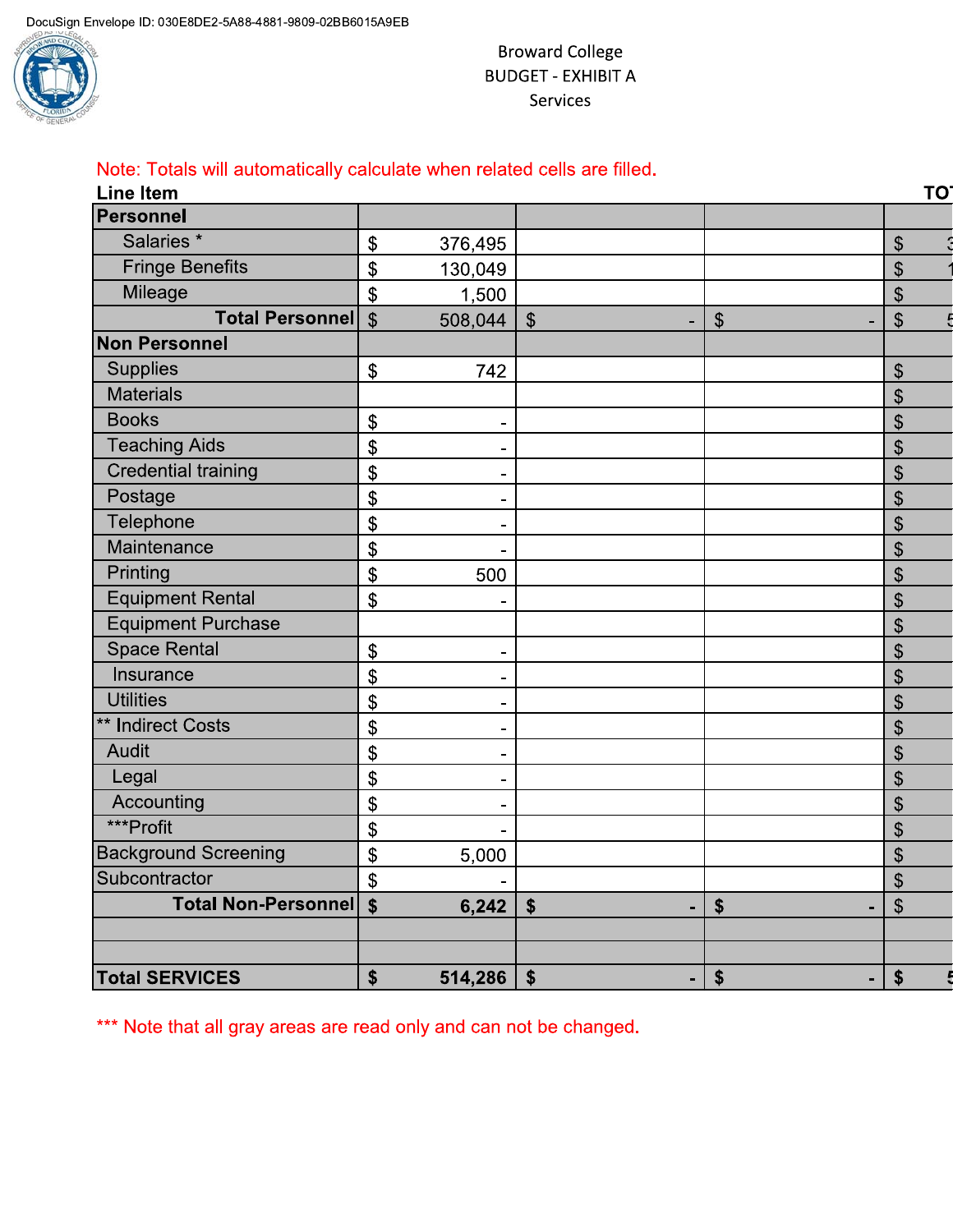

# **Broward College** PERSONNEL DETAILS Salaries

List all positions included and the total amount of wages requested for each cost category. Add more lines if necessary. All allocations of salary across cost cate plan.

NOTE: Columns with 0 will be automatically calculated when other items are entered.

|                                           |                          |               |         |            | % of<br>Salary to | l\$ to         | % of Salary     |     |                | % of Salary from<br>CareerSource |
|-------------------------------------------|--------------------------|---------------|---------|------------|-------------------|----------------|-----------------|-----|----------------|----------------------------------|
|                                           | Staff member (If         |               |         | Year 1 (12 | Admin             | Admin          | to Services     |     | \$ to Services | <b>Broward</b>                   |
| Job Title                                 | known)                   | Annual Salary | months) |            | <b>Budget</b>     | Budget*        | Budget          |     | Budget**       | Programs                         |
| <b>EX: Case Manager</b>                   | <b>Jane Doe</b>          |               |         | \$26,000   | 10 <sup>1</sup>   | \$2,600        | 50 <sub>1</sub> | \$  | 13,000         | 1 <sub>0</sub>                   |
| Project Director                          | Olivia Sarson            | \$<br>77,506  |         | \$77,506   | $0.00\%$ \$       | $\sim$         | 100.00%         | -\$ | 77,506         | 100%                             |
| <b>Compliance and Worksite</b><br>Monitor | Althea Blackwood         | \$<br>44,194  |         | \$44,194   | $0.00\%$ \$       | ۰              | 100.00%         | \$  | 44,194         | 100%                             |
| <b>Success Coach</b>                      | <b>Britney Blackwell</b> | \$<br>53,606  |         | \$53,606   | $0.00\%$ \$       | $\sim$         | 100.00%         | \$  | 53,606         | 100%                             |
| Success Coach                             | Jenny Rainey             | \$<br>53,606  |         | \$53,606   | $0.00\%$ \$       | $\blacksquare$ | 100.00%         | \$  | 53,606         | 100%                             |
| <b>Success Coach</b>                      | Jaclen Milo-Waite        | \$<br>54,582  |         | \$54,582   | $0.00\%$ \$       | $\blacksquare$ | 100.00%         | \$  | 54,582         | 100%                             |
| <b>Employment Specialist</b>              | Tiara Striggles          | \$<br>45,000  |         | \$45,000   | $0.00\%$ \$       | $\sim$         | 100.00%         | \$  | 45,000         | 100%                             |
| <b>Employment Specialist</b>              | To be hired              | \$<br>48,000  |         | \$48,000   | $0.00\%$ \$       | $\sim$         | 100.00%         | \$  | 48,000         | 100%                             |
|                                           |                          |               |         |            |                   |                |                 |     |                |                                  |
|                                           |                          |               |         |            |                   |                |                 |     |                |                                  |
|                                           |                          |               |         |            |                   |                |                 |     |                |                                  |
|                                           |                          |               |         |            |                   |                |                 |     |                | 100.00%                          |
| <b>TOTALS</b>                             |                          |               |         |            |                   | \$<br>۰        |                 |     | \$376,495      |                                  |



\*Total must match the total salaries on Administration Budget (Budget Sheet #1)

\*\* Total must match the total salaries

\*\*\* Include all non-CareerSource Broward Funds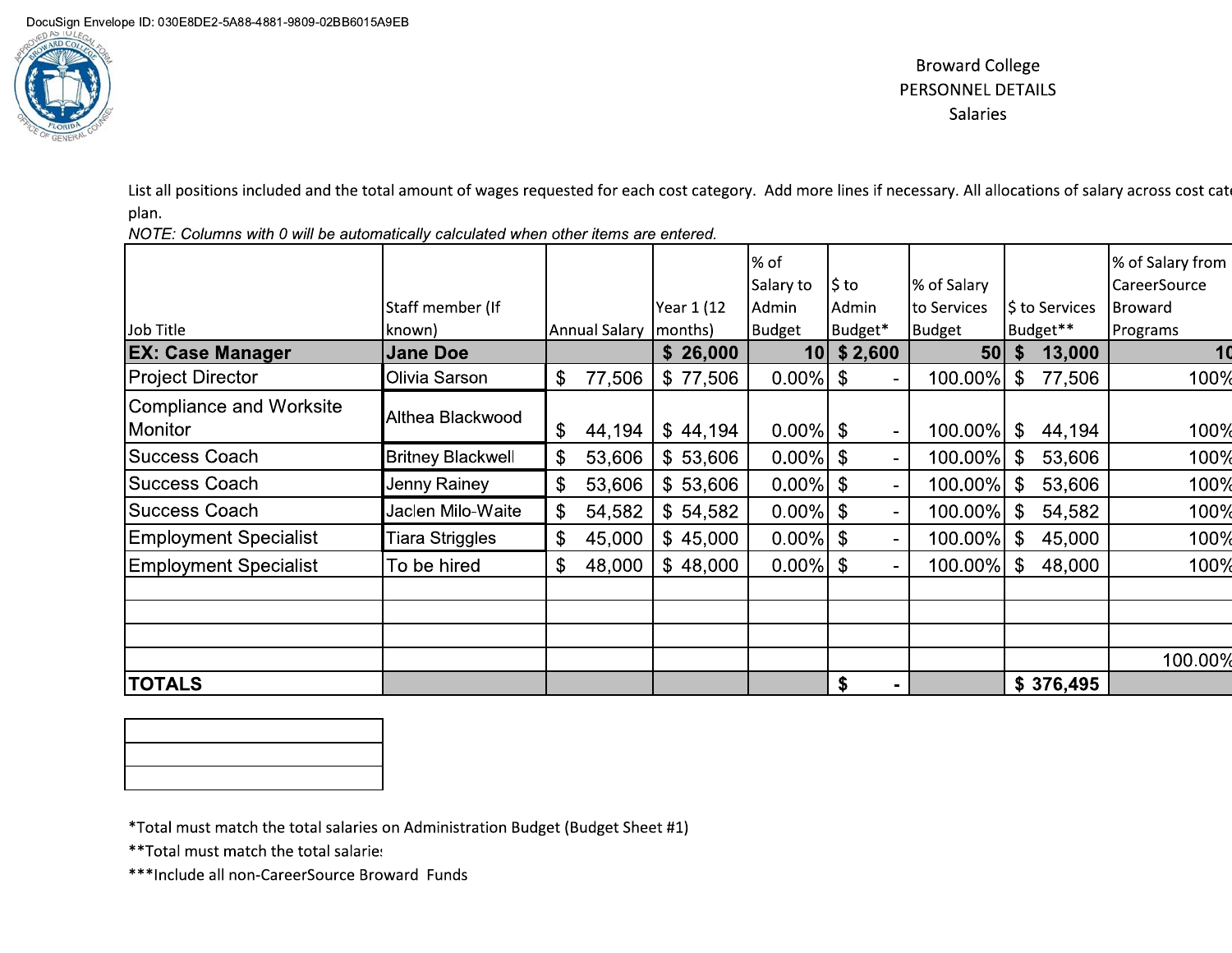DocuSign Envelope ID: 030E8DE2-5A88-4881-9809-02BB6015A9EB



**Broward College** PERSONNEL DETAILS **Fringe Benefits** 

Enter fringe benefits for all positions listed on Budget page 4. Add more lines if necessary. NOTE: Columns with 0 will be automatically calculated when other items are entered.

| Job Title                    | Staff member (If<br>known) |                       | Annual Salary | months) | Year 1 (12 |    | <b>Total Fringes</b> | % of Fringes<br>compared to<br>Salary | % of Fringes S for fringes \% of Fr<br>to Admin<br>Budget | Budget* | to Admin                 | to Serv<br>Budget |
|------------------------------|----------------------------|-----------------------|---------------|---------|------------|----|----------------------|---------------------------------------|-----------------------------------------------------------|---------|--------------------------|-------------------|
| <b>EX: Case Manager</b>      | <b>Jane Doe</b>            |                       |               | \$      | 26,000     |    | 4,680                | 18%                                   | 10                                                        |         | 468                      |                   |
| <b>Project Director</b>      | Olivia Sarson              | \$                    | 77,506        | \$      | 77,506     | S. | 22,485               | <b>29.01%</b>                         | $0.00\%$ \$                                               |         |                          | 100               |
| Compliance and Worksite      |                            |                       |               |         |            |    |                      |                                       |                                                           |         |                          |                   |
| Monitor                      | Althea Blackwood           | \$                    | 44,194        | \$.     | 44,194     | S. | 16,999               | 38.46%                                | $0.00\%$   \$                                             |         | $\overline{\phantom{a}}$ | 100               |
| <b>Success Coach</b>         | <b>Britney Blackwell</b>   | $\boldsymbol{\theta}$ | 53,606        |         | 53,606     | S. | 18,549               | 34.60%                                | $0.00\%$ \$                                               |         | $\blacksquare$           | 100               |
| <b>Success Coach</b>         | Jenny Rainey               | \$                    | 53,606        | \$.     | 53,606     | S. | 18,549               | <b>34.60%</b>                         | $0.00\%$ \$                                               |         | $\sim$                   | 100               |
| Success Coach                | Jaclen Milo-Waite          | \$                    | 54,582        | S.      | 54,582     | S. | 18,710               | 34.28%                                | $0.00\%$ \$                                               |         | $\blacksquare$           | 100               |
| <b>Employment Specialist</b> | <b>Tiara Striggles</b>     | \$                    | 45,000        |         | 45,000     |    | 17,132               | 38.07%                                | $0.00\%$ \$                                               |         | $\blacksquare$           | 100               |
| <b>Employment Specialist</b> | To be hired                | \$                    | 48,000        |         | 48,000     |    | 17,626               | 36.72%                                | $0.00\%$ \$                                               |         | $\overline{\phantom{0}}$ | 100               |
| <b>TOTALS</b>                |                            |                       |               |         |            |    |                      |                                       |                                                           |         |                          |                   |

\*Total must match the total fringes on Administration Budget (Budget Sheet #1)

\*\* Total must match the total fringes on Serives Budget (Budget Sheet #2)

\*\*\*Include all non-WorkForce One Funds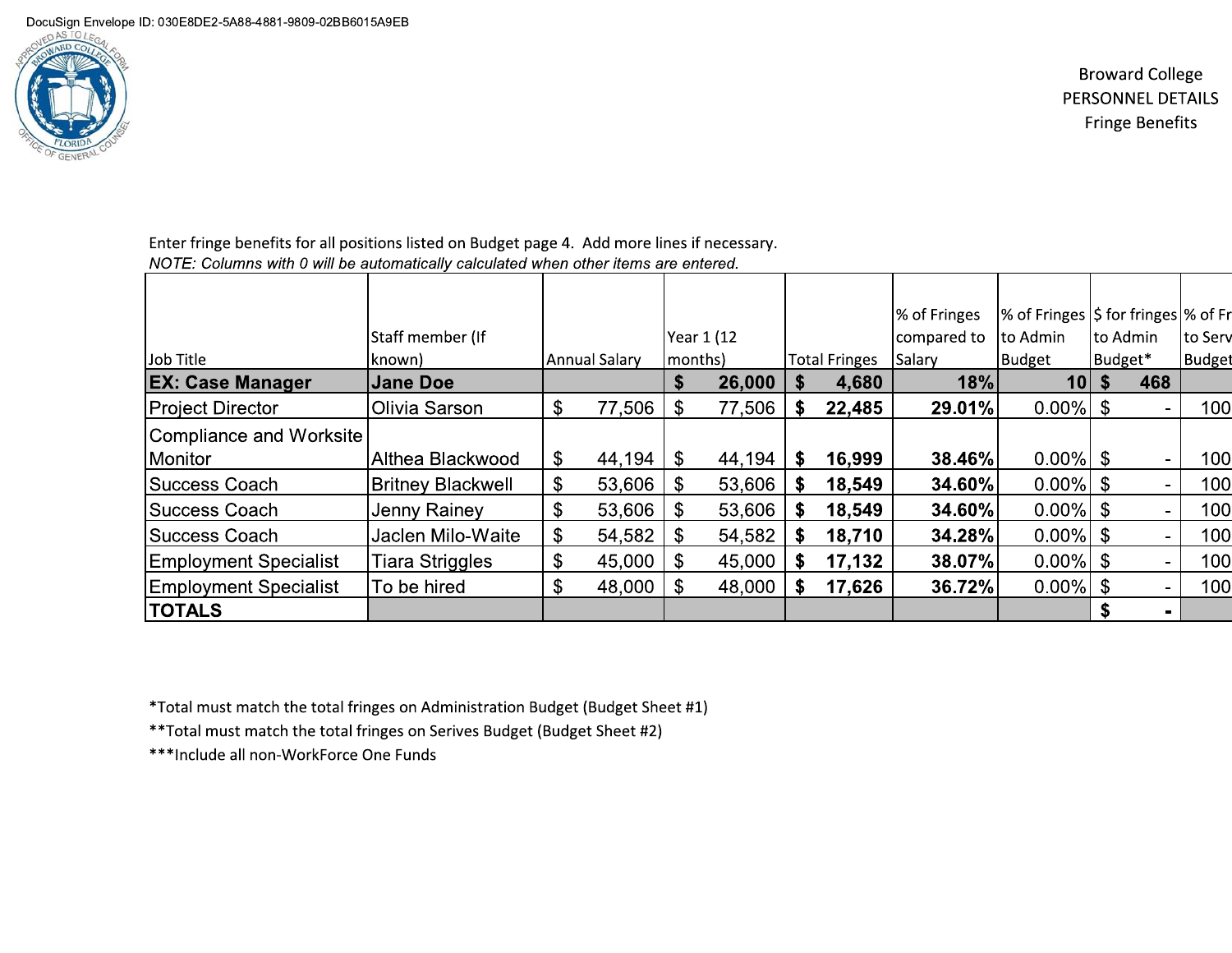

**Broward College BUDGET - EXHIBIT A Personnel Costs** 

Itemize any items in your budget under the categories listed and provide cost breakdown. Note: Items with 0 will automatically calculate when related cells are filled.

| Cost Category*                               | <b>Item</b>                                                                                                                                                                   |   |
|----------------------------------------------|-------------------------------------------------------------------------------------------------------------------------------------------------------------------------------|---|
| <b>EX: Distance Travelled (Per employee)</b> | <b>Pompano to Fort Lauderdale</b>                                                                                                                                             | 8 |
| in-county travel                             | travel from campus to campus and from<br>campus to worksite/business and from campus<br>to CareerSource Broward - 3,093 x .485 state<br>mileage rate (Broward College policy) |   |
|                                              |                                                                                                                                                                               |   |
|                                              |                                                                                                                                                                               |   |
| <b>AL</b>                                    |                                                                                                                                                                               |   |

\* Must match categories on budget pages 1-3

\*\* Must match totals on Budget Summary, Budget Page 3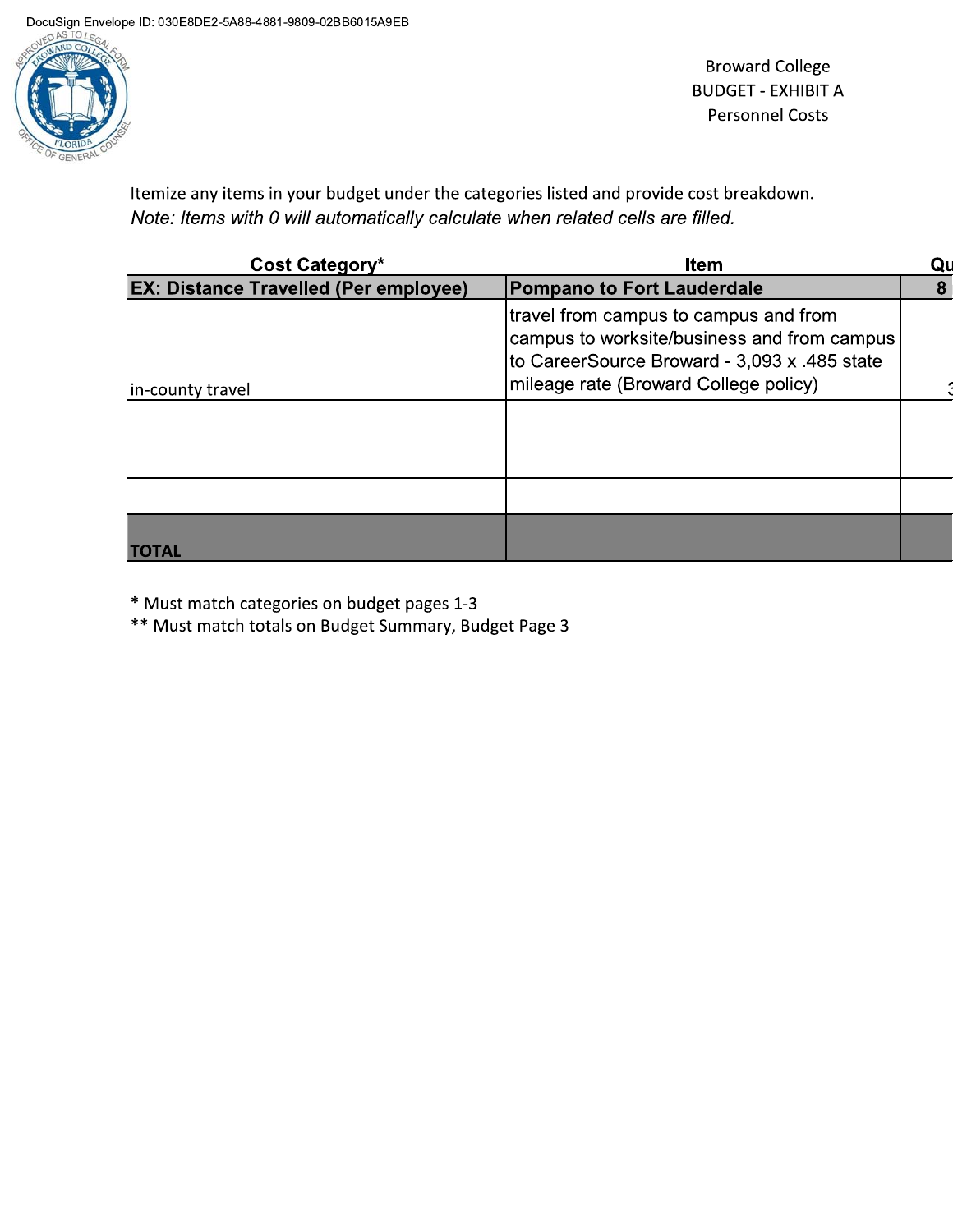

**Broward College BUDGET - EXHIBIT A Non-Personnel Costs** 

Itemize any items in your budget under the categories listed and provide cost breakdown. Note: Items with 0 will automatically calculate when related cells are filled.

| Cost Category*             | Item                                                                                                                                                                                                                         | Quantity | Unit C |
|----------------------------|------------------------------------------------------------------------------------------------------------------------------------------------------------------------------------------------------------------------------|----------|--------|
| <b>EX: Supplies</b>        | Paper                                                                                                                                                                                                                        | 50       | \$25   |
| <b>Supplies</b>            | Paper, pencils, pens, office supplies,<br>folders, labels for OSY participant records                                                                                                                                        |          |        |
| Printing                   | Outreach materials, workshop materials,<br>resumes, business cards, and printing of<br>program forms and materials                                                                                                           |          |        |
| <b>Fingerprinting Cost</b> | Fingerprinting for on-the-job training for OSY<br>participants                                                                                                                                                               |          |        |
| Indirect cost              | BC has an approved indirect cost rate<br>agreement negociated in accordance with 2<br>CFR 200 of 52% of all salaries and fringe<br>benefits. An allowable administrative cost of<br>5% of the total budget is being charged. |          |        |
|                            |                                                                                                                                                                                                                              |          |        |
|                            |                                                                                                                                                                                                                              |          |        |

\* Must match categories on budget pages 1-3

\*\* Must match totals on Budget Summary, Budget Page 3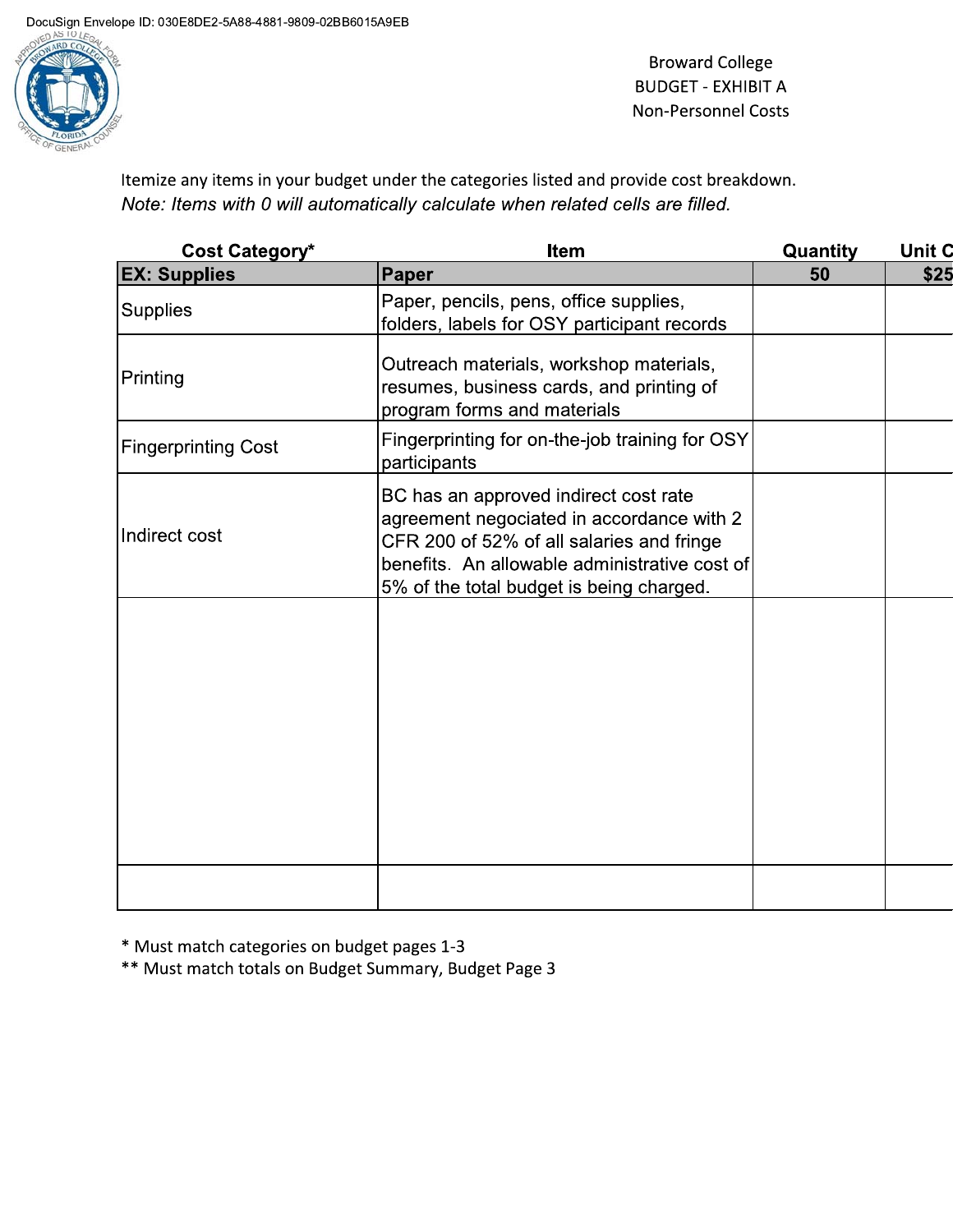

**Broward College** 

| <b>Line Item</b>            |                            |         |                           | <b>Annual Expense Administration</b> | <b>Services</b>    |         |
|-----------------------------|----------------------------|---------|---------------------------|--------------------------------------|--------------------|---------|
| Personnel                   |                            |         |                           |                                      |                    |         |
| Salaries <sup>*</sup>       | $\boldsymbol{\mathsf{S}}$  | 376,495 | $\boldsymbol{\theta}$     | $\qquad \qquad \blacksquare$         | \$                 | 376,495 |
| <b>Fringe Benefits</b>      | \$                         | 130,049 | $\boldsymbol{\mathsf{S}}$ |                                      | \$                 | 130,049 |
| Mileage                     | $\boldsymbol{\mathsf{S}}$  | 1,500   | $\frac{1}{2}$             | $\overline{a}$                       | \$                 | 1,500   |
| <b>Total Personnel</b>      | $\mathfrak{S}$             | 508,044 | $\mathbf{\hat{S}}$        |                                      | $\mathbf{\hat{S}}$ | 508,044 |
| <b>Non Personnel</b>        |                            |         |                           |                                      |                    |         |
| <b>Supplies</b>             | $\boldsymbol{\theta}$      | 742     | \$                        | $\overline{\phantom{a}}$             | \$                 | 742     |
| <b>Materials</b>            | \$                         |         | \$                        |                                      | \$                 |         |
| <b>Books</b>                | \$                         |         | \$                        |                                      | \$                 |         |
| <b>Teaching Aids</b>        | \$                         |         | \$                        |                                      | \$                 |         |
| <b>Credential training</b>  | \$                         |         | \$                        |                                      | \$                 |         |
| Postage                     | \$                         |         | \$                        |                                      | \$                 |         |
| Telephone                   | \$                         |         | \$                        |                                      | \$                 |         |
| Maintenance                 | \$                         |         | \$                        |                                      | \$                 |         |
| Printing                    | \$                         | 500     | \$                        |                                      | \$                 | 500     |
| <b>Equipment Rental</b>     | \$                         |         | \$                        |                                      | \$                 |         |
| <b>Equipment Purchase</b>   | \$                         |         | \$                        |                                      | \$                 |         |
| <b>Space Rental</b>         | \$                         |         | \$                        |                                      | \$                 |         |
| Insurance                   | \$                         |         | \$                        |                                      | \$                 |         |
| <b>Utilities</b>            | \$                         |         | $\mathfrak{S}$            |                                      | \$                 |         |
| ** Indirect Costs           | \$                         | 25,714  | \$                        | 25,714                               | \$                 |         |
| Audit                       | \$                         |         | \$                        |                                      | \$                 |         |
| Legal                       | \$                         |         | \$                        |                                      | \$                 |         |
| Accounting                  | \$                         |         | \$                        |                                      | \$                 |         |
| ***Profit                   | \$                         |         | \$                        | ÷                                    | $\mathbf{\hat{S}}$ |         |
| <b>Background Screening</b> | \$                         | 5,000   | \$                        |                                      | \$                 | 5,000   |
| Subcontractor               | $\boldsymbol{\mathsf{\$}}$ |         | \$                        |                                      | \$                 |         |
| <b>Total Non- Personnel</b> | $\mathsf{\$}$              | 31,956  | \$                        | 25,714                               | \$                 | 6,242   |
| <b>GRAND TOTAL</b>          | \$                         | 540,000 | \$                        | 25,714                               | \$                 | 520,528 |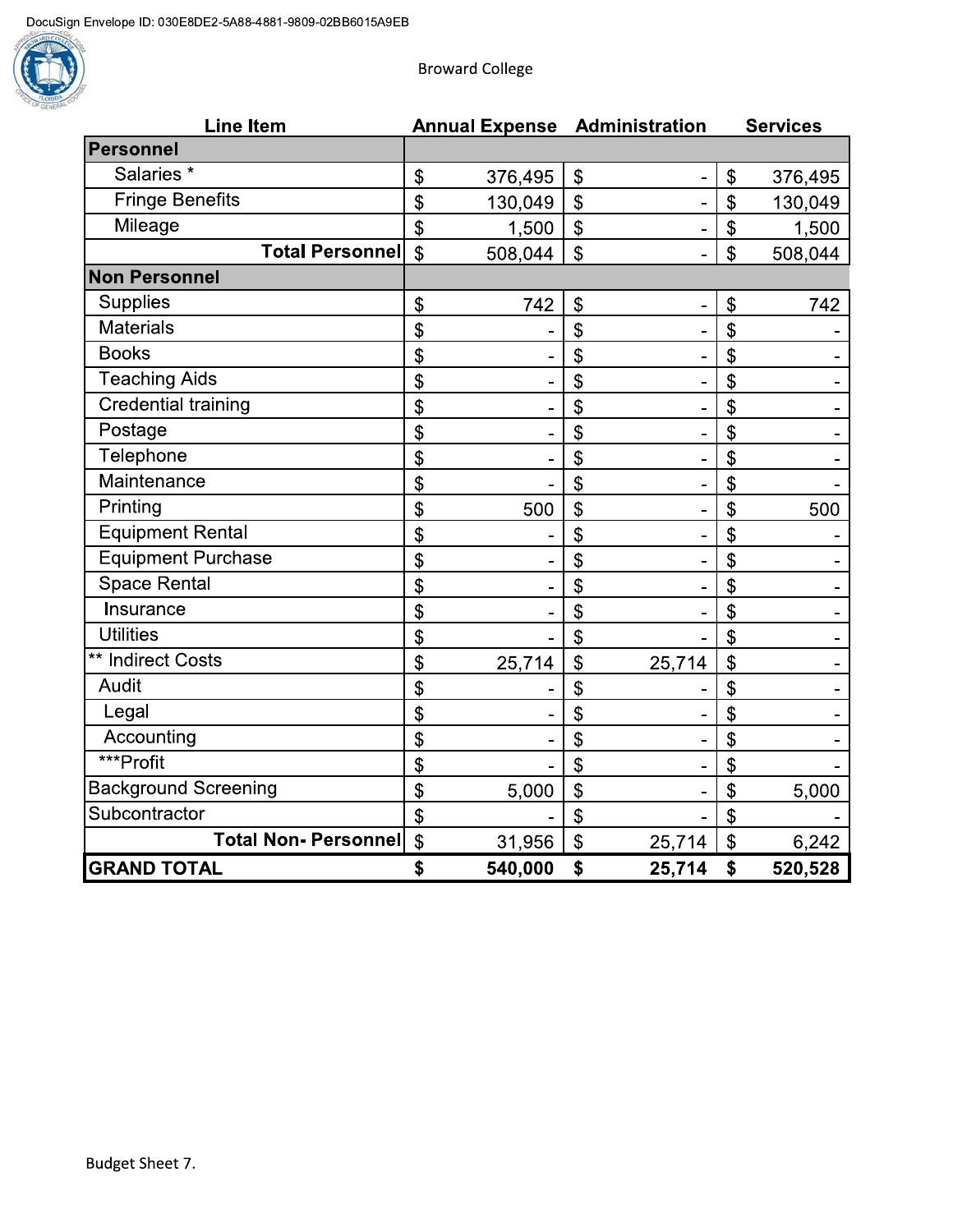# **CİTRIX S IG N AT U R E C E RT IF I C AT E**



# **R E F E R E N C E N U M B E R**

ABEE2CB3-0EBA-4AD2-B9D5-A1D4A3335724

| <b>TRANSACTION DETAILS</b>           | <b>DOCUMENT DETAILS</b>                                                                                  |
|--------------------------------------|----------------------------------------------------------------------------------------------------------|
| <b>Reference Number</b>              | <b>Document Name</b>                                                                                     |
| ABEE2CB3-0EBA-4AD2-B9D5-A1D4A3335724 | Broward College-Partially Executed-Amendment No 1 To Agreement 2019-2020-Cr-Wioa-Osy-2610- Bc Signed     |
| <b>Transaction Type</b>              | <b>Filename</b>                                                                                          |
| Signature Request                    | broward college-partially executed-amendment no 1 to agreement 2019-2020-cr-wioa-osy-2610- bc signed.pdf |
| <b>Sent At</b>                       | Pages                                                                                                    |
| 07/01/2020 13:09 EDT                 | 15 pages                                                                                                 |
| <b>Executed At</b>                   | <b>Content Type</b>                                                                                      |
| 07/06/2020 07:52 EDT                 | application/pdf                                                                                          |
| <b>Identity Method</b>               | <b>File Size</b>                                                                                         |
| email                                | 1.04 MB                                                                                                  |
| <b>Distribution Method</b>           | <b>Original Checksum</b>                                                                                 |
| email                                | 152e9774859647904ff046bffb5b02d638d98f6d97ee3f72a5824dab0738def5                                         |
| <b>Signed Checksum</b>               |                                                                                                          |

d1146caea09c7fa759c9a74cf25c2c35ab9cc95cae09e1e6224ccf0986854d7f

**Signer Sequencing** Enabled **Document Passcode** Disabled

#### **S IG N E R S**

| <b>SIGNER</b>                                                                                                      | <b>E-SIGNATURE</b>                                                                                                                                                                                                                                                                                                        | <b>EVENTS</b>                                                                                                                                    |
|--------------------------------------------------------------------------------------------------------------------|---------------------------------------------------------------------------------------------------------------------------------------------------------------------------------------------------------------------------------------------------------------------------------------------------------------------------|--------------------------------------------------------------------------------------------------------------------------------------------------|
| <b>Name</b><br>Amy Winer<br><b>Email</b><br>awiner@careersourcebroward.com<br><b>Signer Sequence</b><br>Components | <b>Status</b><br>signed<br>Multi-factor Digital Fingerprint Checksum<br>87a297743d34cd83b1738082b039841a7eb9b232a0f89293a661167f45b6bd05<br><b>IP Address</b><br>67.23.70.69<br><b>Device</b><br>Internet Explorer via Windows<br><b>Typed Signature</b><br>amy Winer<br><b>Signature Reference ID</b><br><b>B3AEDBBF</b> | <b>Viewed At</b><br>07/06/2020 07:52 EDT<br><b>Identity Authenticated At</b><br>07/06/2020 07:52 EDT<br><b>Signed At</b><br>07/06/2020 07:52 EDT |
| <b>Name</b>                                                                                                        | <b>Status</b>                                                                                                                                                                                                                                                                                                             | <b>Viewed At</b>                                                                                                                                 |
| Carol Hylton                                                                                                       | signed                                                                                                                                                                                                                                                                                                                    | 07/02/2020 14:23 EDT                                                                                                                             |
| Email                                                                                                              | Multi-factor Digital Fingerprint Checksum                                                                                                                                                                                                                                                                                 | <b>Identity Authenticated At</b>                                                                                                                 |
| chylton@careersourcebroward.com                                                                                    | 559813159f96c814f76f4d477f58b12f99a391902ab4ca9b7d189fe530db6480                                                                                                                                                                                                                                                          | 07/02/2020 14:23 EDT                                                                                                                             |
| Classics Constantino                                                                                               |                                                                                                                                                                                                                                                                                                                           | <b>Clara and An</b>                                                                                                                              |

**Signer Sequence** 0

**Components** 2

**IP Address** 67.23.70.69 **Device** Chrome via Windows **Typed Signature**

CA5AAC82

Carol Hytton

**Signature Reference ID** 

**Signed At** 07/02/2020 14:23 EDT

# **A UD ITS**

| <b>TIMESTAMP</b>     | <b>AUDIT</b>                                                                                                             |
|----------------------|--------------------------------------------------------------------------------------------------------------------------|
| 07/06/2020 07:52 EDT | Amy Winer (awiner@careersourcebroward.com) signed the document on Internet Explorer via Windows from 67.23.70.69.        |
| 07/06/2020 07:52 EDT | Amy Winer (awiner@careersourcebroward.com) authenticated via email on Internet Explorer via Windows from<br>67.23.70.69. |
| 07/06/2020 07:52 EDT | Amy Winer (awiner@careersourcebroward.com) viewed the document on Internet Explorer via Windows from 67.23.70.69.        |
| 07/02/2020 14:23 EDT | Carol Hylton (chylton@careersourcebroward.com) signed the document on Chrome via Windows from 67.23.70.69.               |
| 07/02/2020 14:23 EDT | Amy Winer (awiner@careersourcebroward.com) was emailed a link to sign.                                                   |
| 07/02/2020 14:23 EDT | Carol Hylton (chylton@careersourcebroward.com) authenticated via email on Chrome via Windows from 67.23.70.69.           |
| 07/02/2020 14:23 EDT | Carol Hylton (chylton@careersourcebroward.com) viewed the document on Chrome via Windows from 67.23.70.69.               |
| 07/02/2020 14:23 EDT | Carol Hylton (chylton@careersourcebroward.com) viewed the document on Chrome via Windows from 67.23.70.69.               |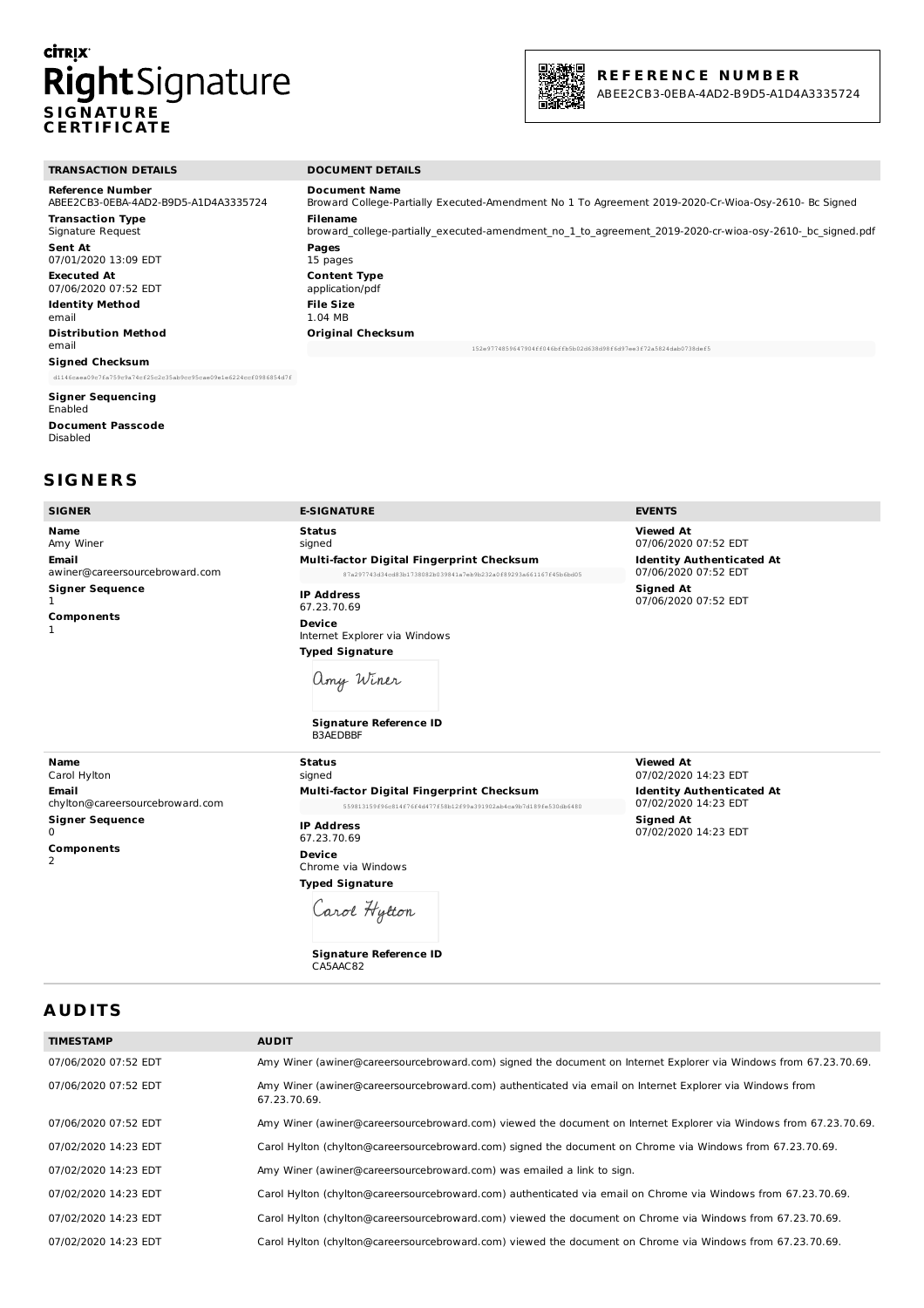#### **TIMESTAMP AUDIT**

07/02/2020 14:23 EDT Carol Hylton (chylton@careersourcebroward.com) viewed the document on Chrome via Windows from 67.23.70.69.

07/02/2020 14:23 EDT Carol Hylton (chylton@careersourcebroward.com) viewed the document on Chrome via Windows from 67.23.70.69.

07/01/2020 13:09 EDT Carol Hylton (chylton@careersourcebroward.com) was emailed a link to sign.

07/01/2020 13:09 EDT Moya Brathwaite (mbrathwaite@careersourcebroward.com) created document 'broward\_college-partially\_executedamendment\_no\_1\_to\_agreement\_2019-2020-cr-wioa-osy-2610-\_bc\_signed.pdf' on Chrome via Windows from 67.23.70.69.